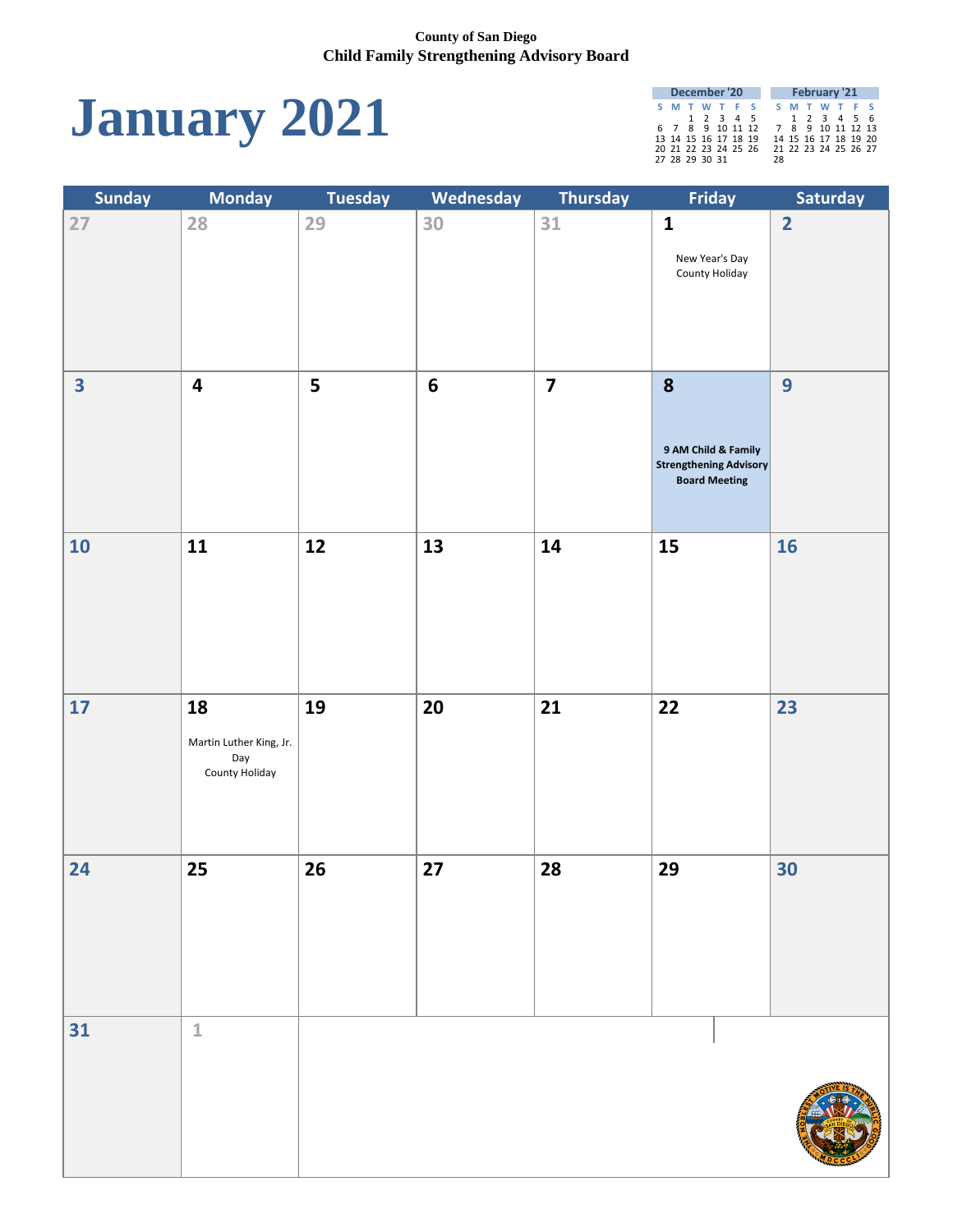# **February 2021**

|    | January '21 |                      |  |  |  |     |  |                   |             | March '21            |  |  |
|----|-------------|----------------------|--|--|--|-----|--|-------------------|-------------|----------------------|--|--|
|    |             | S M T W T F S        |  |  |  |     |  |                   |             | S M T W T F S        |  |  |
|    |             |                      |  |  |  | 1 2 |  |                   |             | 1 2 3 4 5 6          |  |  |
|    |             | 3 4 5 6 7 8 9        |  |  |  |     |  | 7 8 9 10 11 12 13 |             |                      |  |  |
|    |             | 10 11 12 13 14 15 16 |  |  |  |     |  |                   |             | 14 15 16 17 18 19 20 |  |  |
|    |             | 17 18 19 20 21 22 23 |  |  |  |     |  |                   |             | 21 22 23 24 25 26 27 |  |  |
|    |             | 24 25 26 27 28 29 30 |  |  |  |     |  |                   | 28 29 30 31 |                      |  |  |
| 31 |             |                      |  |  |  |     |  |                   |             |                      |  |  |

| <b>Sunday</b>           | <b>Monday</b>                           | <b>Tuesday</b>   | Wednesday                                         | Thursday                                                                                                                            | Friday | Saturday        |
|-------------------------|-----------------------------------------|------------------|---------------------------------------------------|-------------------------------------------------------------------------------------------------------------------------------------|--------|-----------------|
| 31                      | $\mathbf{1}$                            | $\overline{2}$   | $\overline{\mathbf{3}}$                           | $\boldsymbol{4}$                                                                                                                    | 5      | $6\phantom{1}6$ |
| $\overline{\mathbf{z}}$ | 8                                       | $\boldsymbol{9}$ | $10$ Ad Hoc Committee 11<br>1:00 PM Race & Equity |                                                                                                                                     | 12     | 13              |
| 14                      | 15<br>Presidents' Day<br>County Holiday | 16               | 17                                                | 18                                                                                                                                  | 19     | 20              |
| 21                      | 22                                      | 23               | 24                                                | 25<br>9 AM Workforce<br><b>Development</b><br>11 AM Child & Family<br><b>Services</b><br>1:30 PM Organizational<br><b>Structure</b> | 26     | 27              |
| 28                      | $\mathbf{1}$                            | $\overline{2}$   | 3                                                 | 4                                                                                                                                   | 5      | 6               |
| $\overline{I}$          | 8                                       |                  |                                                   |                                                                                                                                     |        |                 |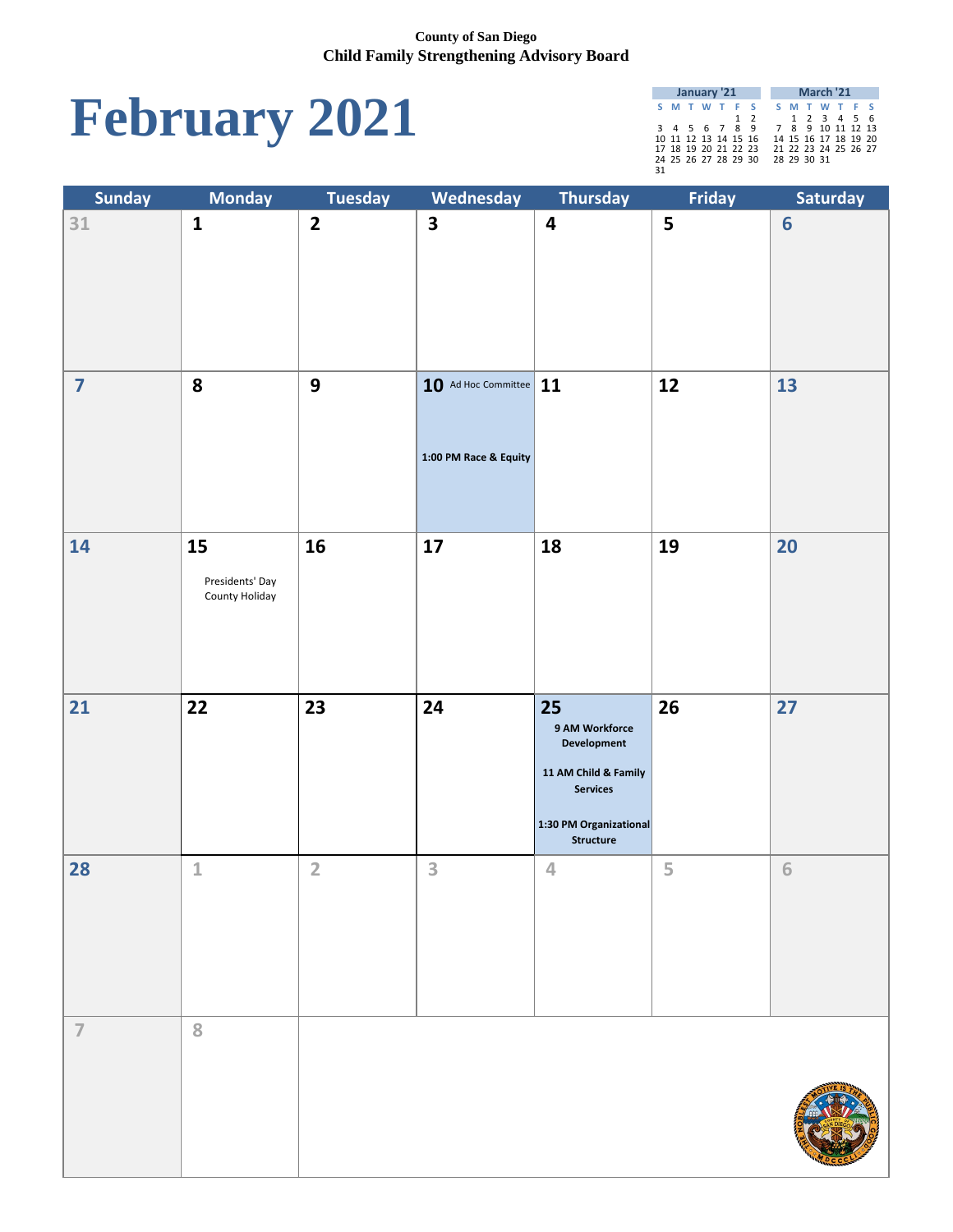## **March 2021**

|    | <b>February '21</b> |                      |  |  |  |  |  |  | <b>April '21</b>  |                      |  |
|----|---------------------|----------------------|--|--|--|--|--|--|-------------------|----------------------|--|
|    |                     | S M T W T F S        |  |  |  |  |  |  |                   | S M T W T F S        |  |
|    |                     | 1 2 3 4 5 6          |  |  |  |  |  |  |                   | $1 \quad 2 \quad 3$  |  |
|    |                     | 7 8 9 10 11 12 13    |  |  |  |  |  |  |                   | 4 5 6 7 8 9 10       |  |
|    |                     | 14 15 16 17 18 19 20 |  |  |  |  |  |  |                   | 11 12 13 14 15 16 17 |  |
|    |                     | 21 22 23 24 25 26 27 |  |  |  |  |  |  |                   | 18 19 20 21 22 23 24 |  |
| 28 |                     |                      |  |  |  |  |  |  | 25 26 27 28 29 30 |                      |  |

| <b>Sunday</b>                                                           | <b>Monday</b> | <b>Tuesday</b>          | Wednesday                                | <b>Thursday</b>         | Friday                                                                             | Saturday                    |
|-------------------------------------------------------------------------|---------------|-------------------------|------------------------------------------|-------------------------|------------------------------------------------------------------------------------|-----------------------------|
| 28                                                                      | $\mathbf{1}$  | $\overline{\mathbf{2}}$ | $\overline{\mathbf{3}}$                  | $\overline{\mathbf{4}}$ | 5                                                                                  | 6                           |
| $\overline{\mathbf{7}}$                                                 | 8             | 9                       | 10                                       | 11                      | 12<br>9 AM Child & Family<br><b>Strengthening Advisory</b><br><b>Board Meeting</b> | 13                          |
| 14<br>Daylight Savings<br><b>Time Begins</b><br>(Clocks ahead one hour) | 15            | 16                      | 17                                       | 18                      | 19                                                                                 | 20                          |
| 21                                                                      | 22            | 23                      | 24                                       | 25                      | 26                                                                                 | 27<br>First Day of Passover |
| 28                                                                      | 29            | 30                      | 31<br>César Chávez Day<br>County Holiday | $\mathbf{1}$            | $\overline{2}$                                                                     | 3                           |
| $\overline{4}$                                                          | 5             |                         |                                          |                         |                                                                                    |                             |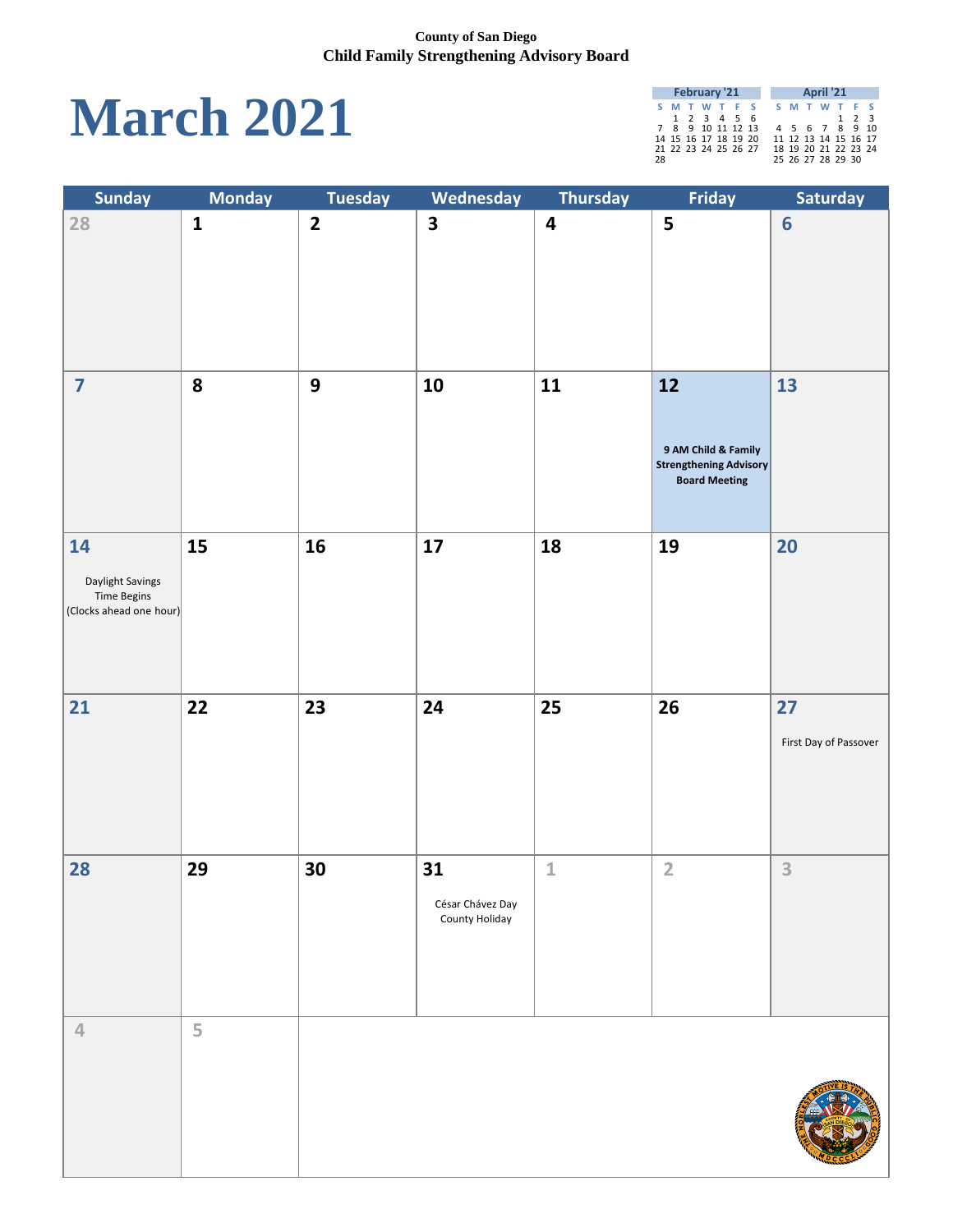

| March '21 |                      |  |  |  |  |  |       | <b>May '21</b> |                      |  |
|-----------|----------------------|--|--|--|--|--|-------|----------------|----------------------|--|
|           | S M T W T F S        |  |  |  |  |  |       |                | S M T W T F S        |  |
|           | 1 2 3 4 5 6          |  |  |  |  |  |       |                |                      |  |
|           | 7 8 9 10 11 12 13    |  |  |  |  |  |       |                | 2 3 4 5 6 7 8        |  |
|           | 14 15 16 17 18 19 20 |  |  |  |  |  |       |                | 9 10 11 12 13 14 15  |  |
|           | 21 22 23 24 25 26 27 |  |  |  |  |  |       |                | 16 17 18 19 20 21 22 |  |
|           | 28 29 30 31          |  |  |  |  |  |       |                | 23 24 25 26 27 28 29 |  |
|           |                      |  |  |  |  |  | 30 31 |                |                      |  |

| <b>Sunday</b>           | <b>Monday</b> | <b>Tuesday</b>  | Wednesday                | Thursday                                   | Friday                  | Saturday                |
|-------------------------|---------------|-----------------|--------------------------|--------------------------------------------|-------------------------|-------------------------|
| 28                      | 29            | 30              | 31                       | $\mathbf{1}$                               | $\overline{\mathbf{2}}$ | $\overline{\mathbf{3}}$ |
|                         |               |                 | César Chávez Day         |                                            |                         |                         |
|                         |               |                 | County Holiday           |                                            |                         |                         |
|                         |               |                 |                          |                                            |                         |                         |
|                         |               |                 |                          |                                            |                         |                         |
|                         |               |                 |                          |                                            |                         |                         |
| $\overline{\mathbf{4}}$ | 5             | $6\phantom{1}6$ | $\overline{\mathbf{z}}$  | 8                                          | 9                       | 10                      |
|                         |               |                 |                          |                                            |                         |                         |
| Easter                  |               |                 |                          |                                            |                         |                         |
| Last Day of Passover    |               |                 |                          |                                            |                         |                         |
|                         |               |                 |                          |                                            |                         |                         |
|                         |               |                 |                          |                                            |                         |                         |
|                         |               |                 |                          |                                            |                         |                         |
| 11                      | 12            | 13              | $14$ Ad Hoc Committee 15 |                                            | 16                      | 17                      |
|                         |               |                 |                          |                                            |                         |                         |
|                         |               |                 |                          |                                            |                         |                         |
|                         |               |                 | 1:00 PM Race & Equity    |                                            |                         |                         |
|                         |               |                 |                          |                                            |                         |                         |
|                         |               |                 |                          |                                            |                         |                         |
| 18                      | <b>19</b>     | <b>20</b>       | <b>21</b>                | <b>22</b>                                  | 23                      | 24                      |
|                         |               |                 |                          | 9 AM Workforce<br><b>Development</b>       |                         |                         |
|                         |               |                 |                          |                                            |                         |                         |
|                         |               |                 |                          | 11 AM Child & Family<br><b>Services</b>    |                         |                         |
|                         |               |                 |                          |                                            |                         |                         |
|                         |               |                 |                          | 1:30 PM Organizational<br><b>Structure</b> |                         |                         |
| 25                      | 26            | 27              | 28                       | 29                                         | 30                      | $\mathbbm{1}$           |
|                         |               |                 |                          |                                            |                         |                         |
|                         |               |                 |                          |                                            |                         |                         |
|                         |               |                 |                          |                                            |                         |                         |
|                         |               |                 |                          |                                            |                         |                         |
|                         |               |                 |                          |                                            |                         |                         |
|                         |               |                 |                          |                                            |                         |                         |
| $\overline{2}$          | 3             |                 |                          |                                            |                         |                         |
|                         |               |                 |                          |                                            |                         |                         |
|                         |               |                 |                          |                                            |                         |                         |
|                         |               |                 |                          |                                            |                         |                         |
|                         |               |                 |                          |                                            |                         |                         |
|                         |               |                 |                          |                                            |                         |                         |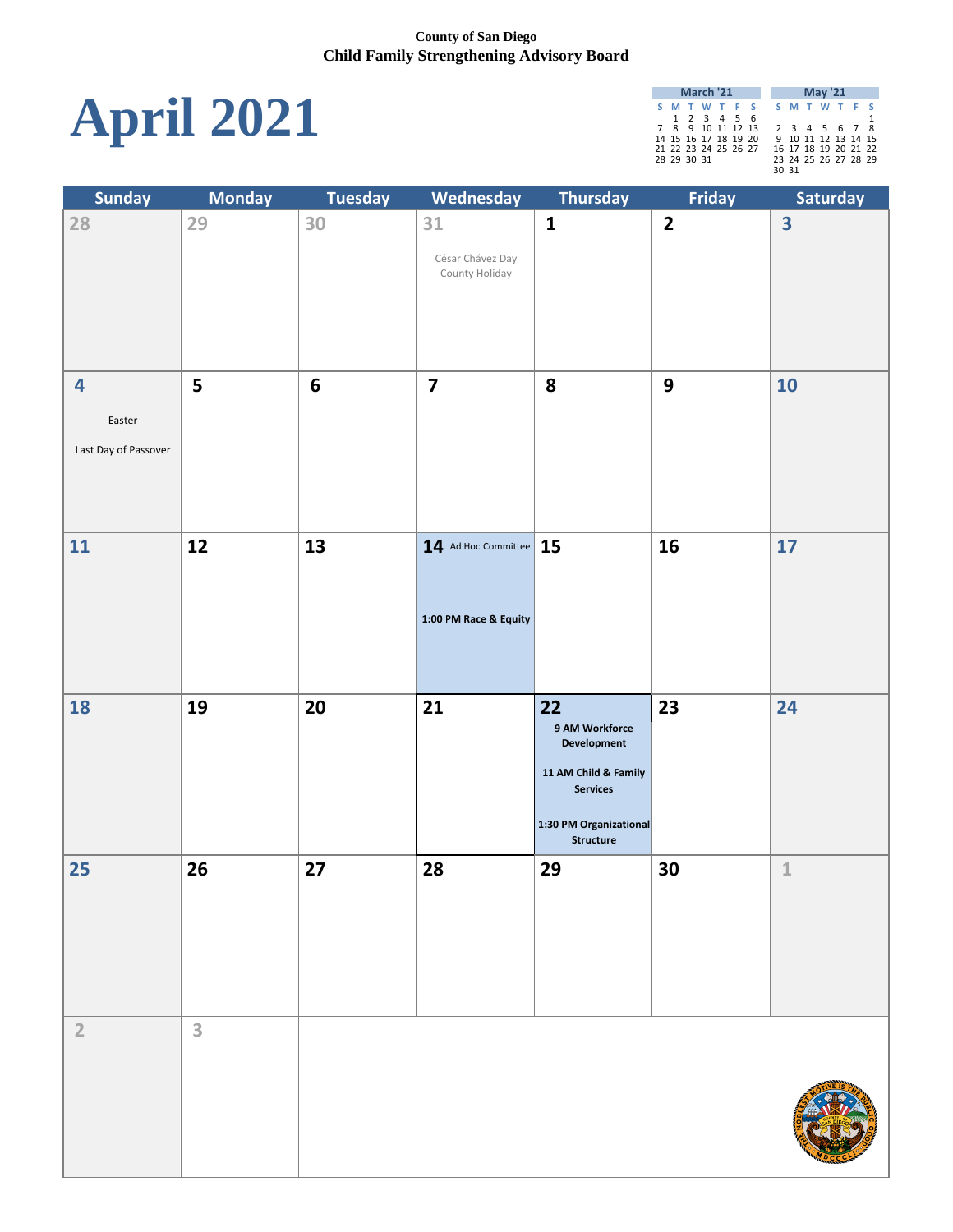

|                      | <b>April '21</b> |  |             |  |             | <b>June '21</b>      |  |
|----------------------|------------------|--|-------------|--|-------------|----------------------|--|
| S M T W T F S        |                  |  |             |  |             | S M T W T F S        |  |
|                      |                  |  | $1 \t2 \t3$ |  |             | 1 2 3 4 5            |  |
| 4 5 6 7 8 9 10       |                  |  |             |  |             | 6 7 8 9 10 11 12     |  |
| 11 12 13 14 15 16 17 |                  |  |             |  |             | 13 14 15 16 17 18 19 |  |
| 18 19 20 21 22 23 24 |                  |  |             |  |             | 20 21 22 23 24 25 26 |  |
| 25 26 27 28 29 30    |                  |  |             |  | 27 28 29 30 |                      |  |

| <b>Sunday</b>  | <b>Monday</b>                               | <b>Tuesday</b>          | Wednesday | <b>Thursday</b>                                                                                      | Friday                                                                             | Saturday     |
|----------------|---------------------------------------------|-------------------------|-----------|------------------------------------------------------------------------------------------------------|------------------------------------------------------------------------------------|--------------|
| 25             | 26                                          | 27                      | 28        | 29                                                                                                   | 30                                                                                 | $\mathbf{1}$ |
| $\overline{2}$ | $\overline{\mathbf{3}}$                     | $\overline{\mathbf{4}}$ | 5         | $6\phantom{1}6$                                                                                      | $\overline{\mathbf{7}}$                                                            | 8            |
| 9              | 10                                          | 11                      | 12        | 13<br>6:00 PM Foster Alumni<br>and Youth Community<br><b>Empowerment</b><br>Subcommittee<br>(FAYCES) | 14<br>9 AM Child & Family<br><b>Strengthening Advisory</b><br><b>Board Meeting</b> | <b>15</b>    |
| 16             | 17                                          | 18                      | 19        | 20                                                                                                   | 21                                                                                 | 22           |
| 23             | 24                                          | 25                      | 26        | 27                                                                                                   | 28                                                                                 | 29           |
| 30             | 31<br><b>Memorial Day</b><br>County Holiday |                         |           |                                                                                                      |                                                                                    |              |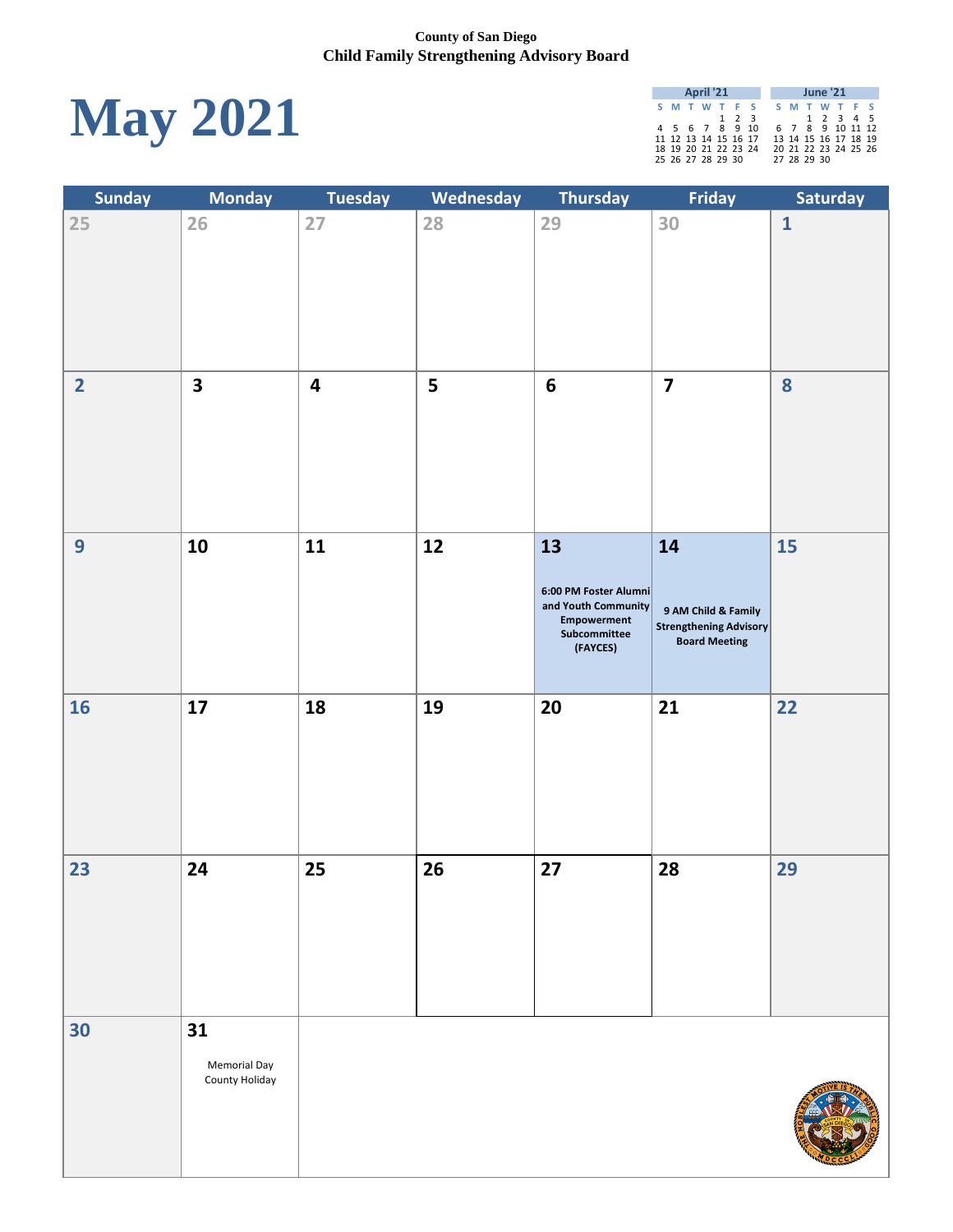# **June 2021**

| <b>May '21</b> |                      |  |  |  |  |  |  | <b>July '21</b> |                      |                   |  |
|----------------|----------------------|--|--|--|--|--|--|-----------------|----------------------|-------------------|--|
|                | S M T W T F S        |  |  |  |  |  |  |                 | S M T W T F S        |                   |  |
|                |                      |  |  |  |  |  |  |                 |                      | $1\quad 2\quad 3$ |  |
|                | 2 3 4 5 6 7 8        |  |  |  |  |  |  |                 | 4 5 6 7 8 9 10       |                   |  |
|                | 9 10 11 12 13 14 15  |  |  |  |  |  |  |                 | 11 12 13 14 15 16 17 |                   |  |
|                | 16 17 18 19 20 21 22 |  |  |  |  |  |  |                 | 18 19 20 21 22 23 24 |                   |  |
|                | 23 24 25 26 27 28 29 |  |  |  |  |  |  |                 | 25 26 27 28 29 30 31 |                   |  |
| 30 31          |                      |  |  |  |  |  |  |                 |                      |                   |  |

| <b>Sunday</b>  | <b>Monday</b>           | <b>Tuesday</b> | Wednesday                             | <b>Thursday</b>                              | Friday           | Saturday |
|----------------|-------------------------|----------------|---------------------------------------|----------------------------------------------|------------------|----------|
| 30             | 31                      | $\mathbf{1}$   | $\overline{2}$                        | $\overline{\mathbf{3}}$                      | $\boldsymbol{4}$ | 5        |
|                | Memorial Day            |                |                                       |                                              |                  |          |
|                | County Holiday          |                |                                       |                                              |                  |          |
|                |                         |                |                                       |                                              |                  |          |
|                |                         |                |                                       |                                              |                  |          |
|                |                         |                |                                       |                                              |                  |          |
| 6              | $\overline{\mathbf{z}}$ | 8              | 9<br>Ad Hoc Committee $\vert$ 10      |                                              | 11               | 12       |
|                |                         |                |                                       |                                              |                  |          |
|                |                         |                |                                       | 6:00 PM Foster Alumni<br>and Youth Community |                  |          |
|                |                         |                | 5:00 PM Race & Equity<br>Subcommittee | <b>Empowerment</b><br>Subcommittee           |                  |          |
|                |                         |                |                                       | (FAYCES)                                     |                  |          |
|                |                         |                |                                       |                                              |                  |          |
| 13             | 14                      | 15             | 16                                    | 17                                           | 18               | 19       |
|                |                         |                |                                       |                                              |                  |          |
|                |                         |                |                                       |                                              |                  |          |
|                |                         |                |                                       |                                              |                  |          |
|                |                         |                |                                       |                                              |                  |          |
|                |                         |                |                                       |                                              |                  |          |
| <b>20</b>      | 21                      | 22             | 23                                    | 24                                           | 25               | 26       |
|                |                         |                |                                       | 9:00 AM Workforce<br>Development             |                  |          |
|                |                         |                |                                       | 11:00 AM Child &                             |                  |          |
|                |                         |                |                                       | <b>Family</b><br>Services                    |                  |          |
|                |                         |                |                                       | 1:30 PM Organizational                       |                  |          |
|                |                         |                |                                       | <b>Structure</b>                             |                  |          |
| 27             | 28                      | 29             | 30                                    | 1                                            | $\overline{2}$   | 3        |
|                |                         |                |                                       |                                              |                  |          |
|                |                         |                |                                       |                                              |                  |          |
|                |                         |                |                                       |                                              |                  |          |
|                |                         |                |                                       |                                              |                  |          |
|                |                         |                |                                       |                                              |                  |          |
| $\overline{4}$ | 5                       |                |                                       |                                              |                  |          |
|                |                         |                |                                       |                                              |                  |          |
|                |                         |                |                                       |                                              |                  |          |
|                |                         |                |                                       |                                              |                  |          |
|                |                         |                |                                       |                                              |                  |          |
|                |                         |                |                                       |                                              |                  |          |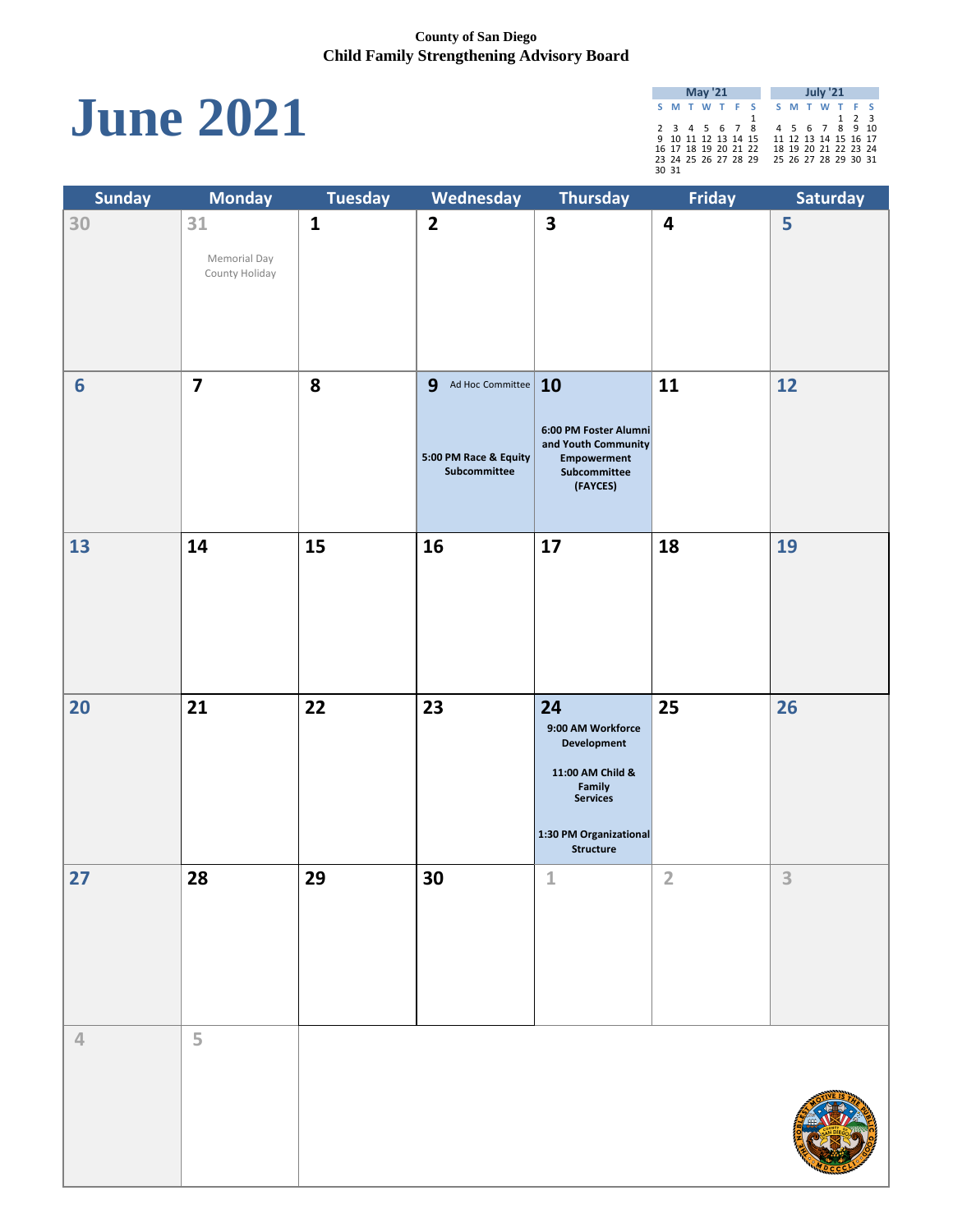

|  | <b>June '21</b>      |  |                      |  |          |  | <b>August '21</b>    |  |
|--|----------------------|--|----------------------|--|----------|--|----------------------|--|
|  | S M T W T F S        |  |                      |  |          |  | S M T W T F S        |  |
|  |                      |  | 1 2 3 4 5            |  |          |  | 1 2 3 4 5 6 7        |  |
|  | 6 7 8 9 10 11 12     |  |                      |  |          |  | 8 9 10 11 12 13 14   |  |
|  | 13 14 15 16 17 18 19 |  |                      |  |          |  | 15 16 17 18 19 20 21 |  |
|  |                      |  | 20 21 22 23 24 25 26 |  |          |  | 22 23 24 25 26 27 28 |  |
|  | 27 28 29 30          |  |                      |  | 29 30 31 |  |                      |  |

| <b>Sunday</b>           | <b>Monday</b>                                         | <b>Tuesday</b>  | Wednesday               | <b>Thursday</b>                                                                                      | Friday                                                                               | Saturday                |
|-------------------------|-------------------------------------------------------|-----------------|-------------------------|------------------------------------------------------------------------------------------------------|--------------------------------------------------------------------------------------|-------------------------|
| 27                      | 28                                                    | 29              | 30                      | $\mathbf{1}$                                                                                         | $\overline{2}$                                                                       | $\overline{\mathbf{3}}$ |
| $\overline{\mathbf{4}}$ | 5<br>Independence Day<br>(Observed)<br>County Holiday | $6\phantom{1}6$ | $\overline{\mathbf{z}}$ | 8                                                                                                    | 9<br>9:00 AM Child & Family<br><b>Strengthening Advisory</b><br><b>Board Meeting</b> | 10                      |
| 11                      | 12                                                    | 13              | 14                      | 15<br>6:00 PM Foster Alumni<br>and Youth Community<br><b>Empowerment</b><br>Subcommittee<br>(FAYCES) | 16                                                                                   | 17                      |
| 18                      | 19                                                    | 20              | 21                      | 22                                                                                                   | 23                                                                                   | 24                      |
| 25                      | 26                                                    | 27              | 28                      | 29                                                                                                   | 30                                                                                   | 31                      |
| $\mathbf 1$             | $\overline{2}$                                        |                 |                         |                                                                                                      |                                                                                      |                         |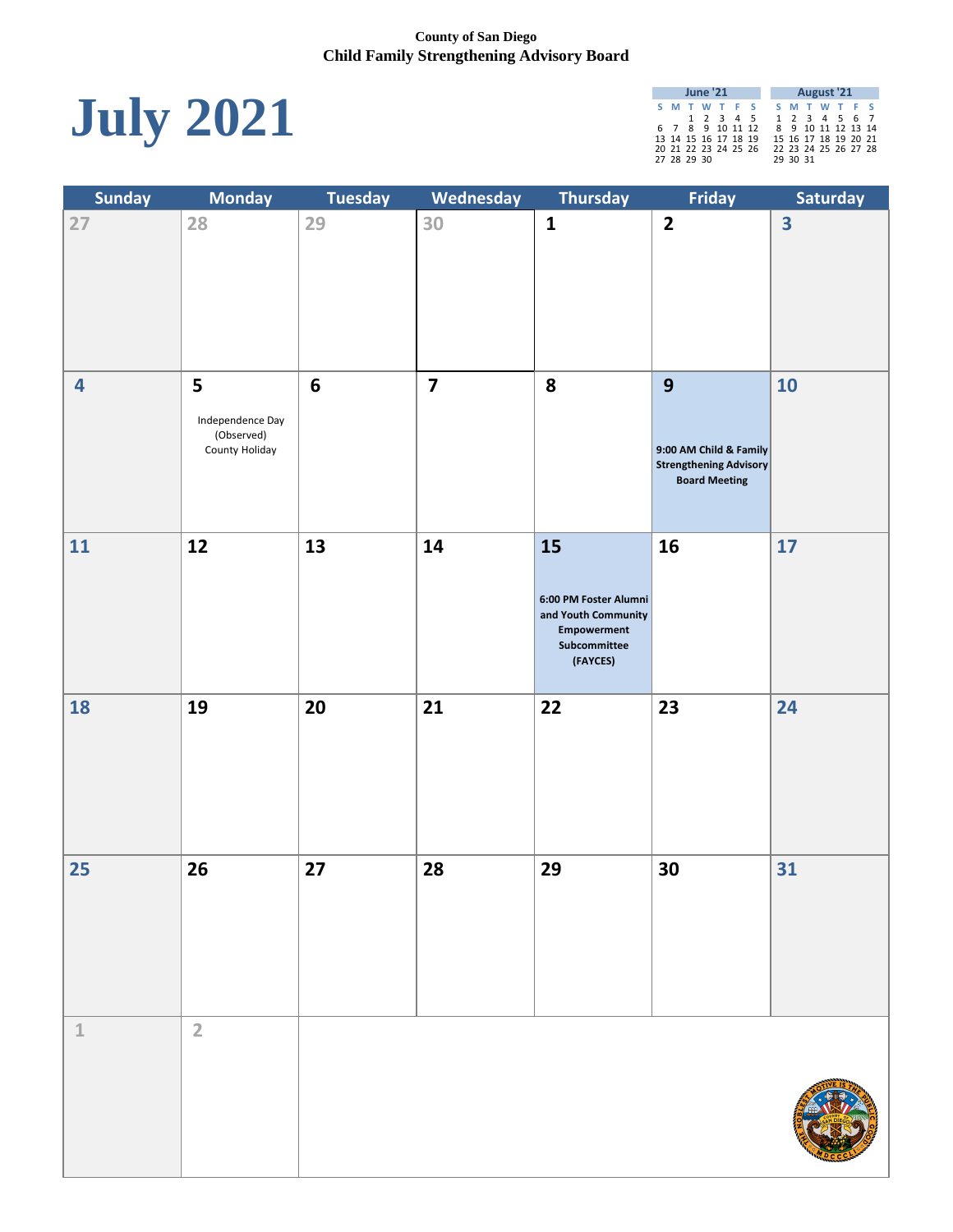

|  | <b>July '21</b> |                      |             |                |  | September '21        |  |
|--|-----------------|----------------------|-------------|----------------|--|----------------------|--|
|  |                 | S M T W T F S        |             |                |  | S M T W T F S        |  |
|  |                 |                      | $1 \t2 \t3$ |                |  | 1 2 3 4              |  |
|  |                 | 4 5 6 7 8 9 10       |             |                |  | 5 6 7 8 9 10 11      |  |
|  |                 | 11 12 13 14 15 16 17 |             |                |  | 12 13 14 15 16 17 18 |  |
|  |                 | 18 19 20 21 22 23 24 |             |                |  | 19 20 21 22 23 24 25 |  |
|  |                 | 25 26 27 28 29 30 31 |             | 26 27 28 29 30 |  |                      |  |

| <b>Sunday</b> | <b>Monday</b>           | <b>Tuesday</b>          | Wednesday                                           | Thursday                                                                                                                            | Friday          | Saturday                |
|---------------|-------------------------|-------------------------|-----------------------------------------------------|-------------------------------------------------------------------------------------------------------------------------------------|-----------------|-------------------------|
| $\mathbf{1}$  | $\overline{\mathbf{2}}$ | $\overline{\mathbf{3}}$ | $\overline{\mathbf{4}}$                             | 5                                                                                                                                   | $6\phantom{1}6$ | $\overline{\mathbf{z}}$ |
| 8             | 9                       | 10                      | $11$ Ad Hoc Committee $12$<br>1:00 PM Race & Equity | 6:00 PM Foster Alumni<br>and Youth Community<br>Empowerment<br>Subcommittee<br>(FAYCES)                                             | 13              | 14                      |
| 15            | 16                      | 17                      | 18                                                  | 19                                                                                                                                  | 20              | 21                      |
| 22            | 23                      | 24                      | 25                                                  | 26<br>9 AM Workforce<br><b>Development</b><br>11 AM Child & Family<br><b>Services</b><br>1:30 PM Organizational<br><b>Structure</b> | 27              | 28                      |
| 29            | 30                      | 31                      | $\mathbf{1}$                                        | $\overline{2}$                                                                                                                      | 3               | $\overline{4}$          |
| 5             | 6                       |                         |                                                     |                                                                                                                                     |                 |                         |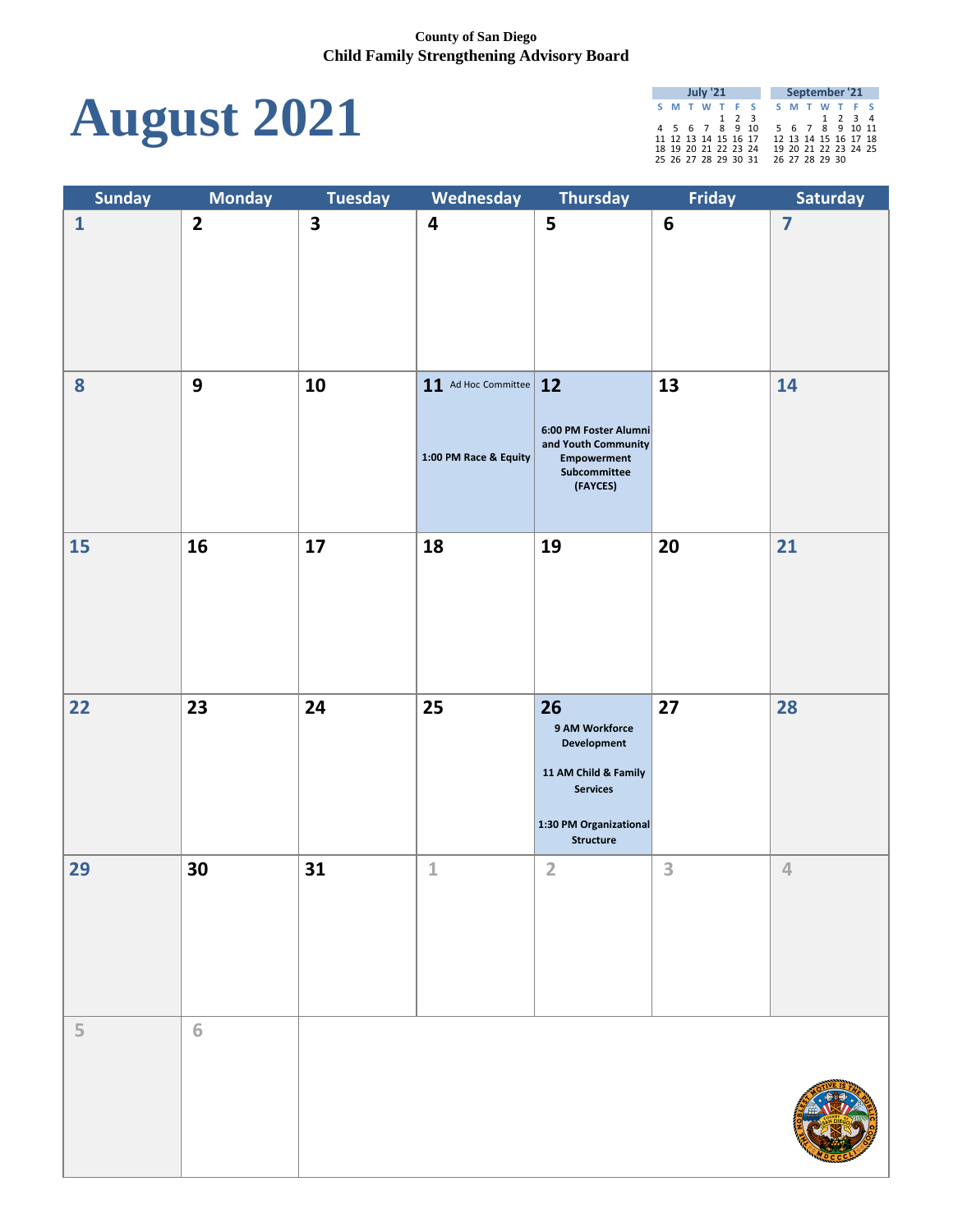# **September 2021**

|               | <b>August '21</b>    |  |  |  |  |  |    |  | October '21          |          |
|---------------|----------------------|--|--|--|--|--|----|--|----------------------|----------|
| S M T W T F S |                      |  |  |  |  |  |    |  | S M T W T F S        |          |
|               | 1 2 3 4 5 6 7        |  |  |  |  |  |    |  |                      | $1\quad$ |
|               | 8 9 10 11 12 13 14   |  |  |  |  |  |    |  | 3 4 5 6 7 8 9        |          |
|               | 15 16 17 18 19 20 21 |  |  |  |  |  |    |  | 10 11 12 13 14 15 16 |          |
|               | 22 23 24 25 26 27 28 |  |  |  |  |  |    |  | 17 18 19 20 21 22 23 |          |
| 29 30 31      |                      |  |  |  |  |  |    |  | 24 25 26 27 28 29 30 |          |
|               |                      |  |  |  |  |  | 31 |  |                      |          |

| <b>Sunday</b> | <b>Monday</b>                                                  | <b>Tuesday</b>          | Wednesday    | <b>Thursday</b>                                                                                               | Friday                                                                                | Saturday                |
|---------------|----------------------------------------------------------------|-------------------------|--------------|---------------------------------------------------------------------------------------------------------------|---------------------------------------------------------------------------------------|-------------------------|
| 29            | 30                                                             | 31                      | $\mathbf{1}$ | $\overline{\mathbf{2}}$                                                                                       | $\overline{\mathbf{3}}$                                                               | $\overline{\mathbf{4}}$ |
| 5             | $6\phantom{1}6$<br>Labor Day<br>County Holiday<br>Rosh Hashana | $\overline{\mathbf{z}}$ | 8            | 9<br>6:00 PM Foster<br><b>Alumni and Youth</b><br>Community<br><b>Empowerment</b><br>Subcommittee<br>(FAYCES) | 10<br>9:00 AM Child & Family<br><b>Strengthening Advisory</b><br><b>Board Meeting</b> | 11                      |
| 12            | 13                                                             | 14                      | 15           | <b>16</b>                                                                                                     | 17                                                                                    | 18                      |
| 19            | 20                                                             | 21                      | $22$         | 23                                                                                                            | 24                                                                                    | 25                      |
| 26            | 27                                                             | 28                      | 29           | 30                                                                                                            | $\mathbf{1}$                                                                          | $\overline{2}$          |
| 3             | 4                                                              |                         |              |                                                                                                               |                                                                                       |                         |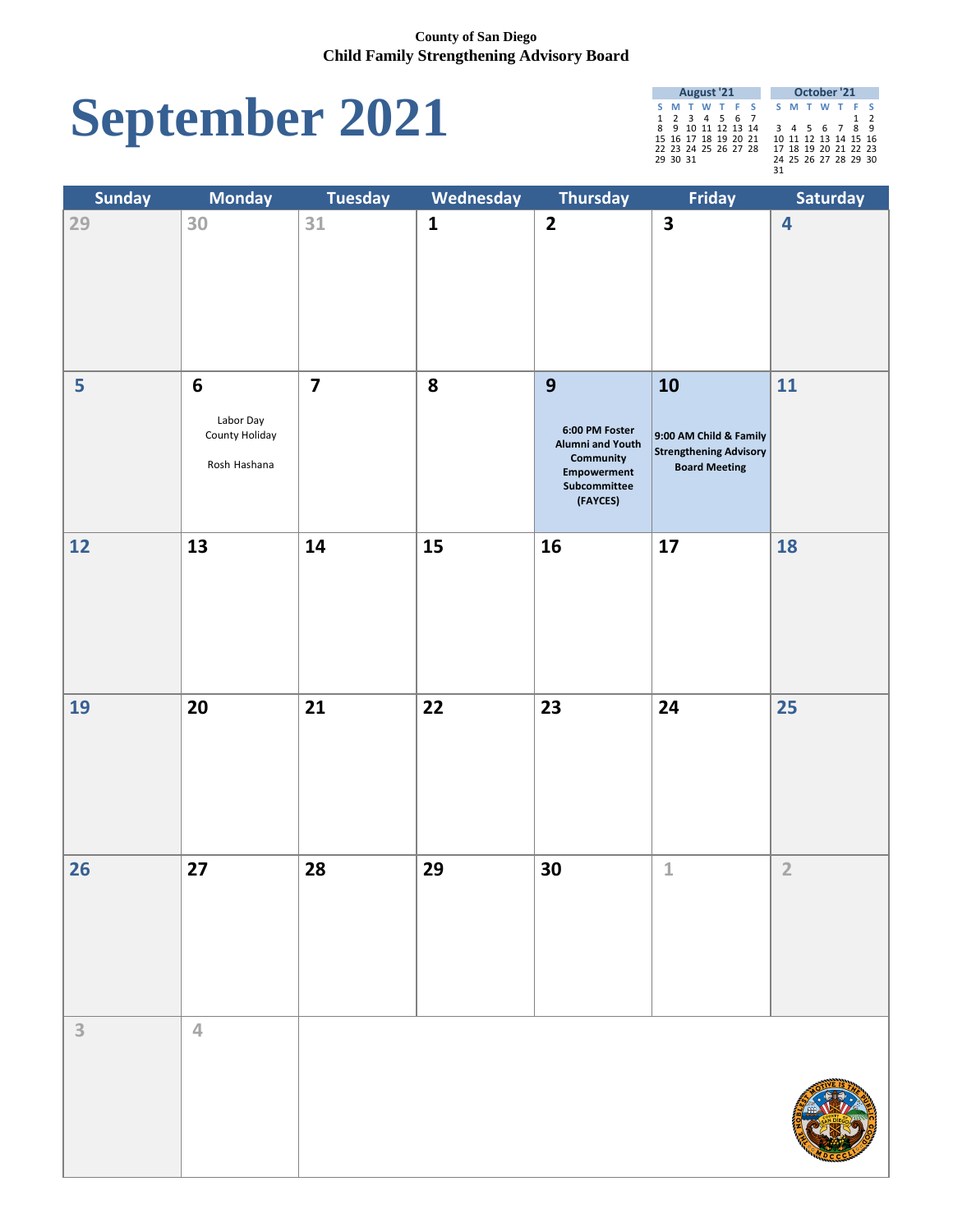### **October 2021**

| September '21        |  |  |                      |                   |          | November '21         |  |  |
|----------------------|--|--|----------------------|-------------------|----------|----------------------|--|--|
| S M T W T F S        |  |  |                      |                   |          | S M T W T F S        |  |  |
|                      |  |  | 1 2 3 4              |                   |          | 1 2 3 4 5 6          |  |  |
| 5 6 7 8 9 10 11      |  |  |                      | 7 8 9 10 11 12 13 |          |                      |  |  |
| 12 13 14 15 16 17 18 |  |  |                      |                   |          | 14 15 16 17 18 19 20 |  |  |
|                      |  |  | 19 20 21 22 23 24 25 |                   |          | 21 22 23 24 25 26 27 |  |  |
| 26 27 28 29 30       |  |  |                      |                   | 28 29 30 |                      |  |  |

| <b>Sunday</b>           | <b>Monday</b>    | <b>Tuesday</b> | Wednesday                                                           | Thursday                                                                                                                                  | Friday       | Saturday       |
|-------------------------|------------------|----------------|---------------------------------------------------------------------|-------------------------------------------------------------------------------------------------------------------------------------------|--------------|----------------|
| 26                      | 27               | 28             | 29                                                                  | 30                                                                                                                                        | $\mathbf{1}$ | $\overline{2}$ |
| $\overline{\mathbf{3}}$ | $\boldsymbol{4}$ | 5              | $6\phantom{1}$                                                      | $\overline{\mathbf{7}}$                                                                                                                   | 8            | 9              |
| 10                      | 11               | 12             | $13$ Ad Hoc Committee   14<br>1:00 PM Race & Equity<br>Subcommittee | 6:00 PM Foster Alumni<br>and Youth Community<br>Empowerment<br>Subcommittee<br>(FAYCES)                                                   | 15           | <b>16</b>      |
| $17$                    | 18               | 19             | 20                                                                  | 21                                                                                                                                        | 22           | 23             |
| 24                      | 25               | 26             | 27                                                                  | 28<br>9:00 AM Workforce<br><b>Development</b><br>11:00 AM Child &<br><b>Family Services</b><br>1:30 PM Organizational<br><b>Structure</b> | 29           | 30             |
| 31                      | $\mathbf{1}$     |                |                                                                     |                                                                                                                                           |              |                |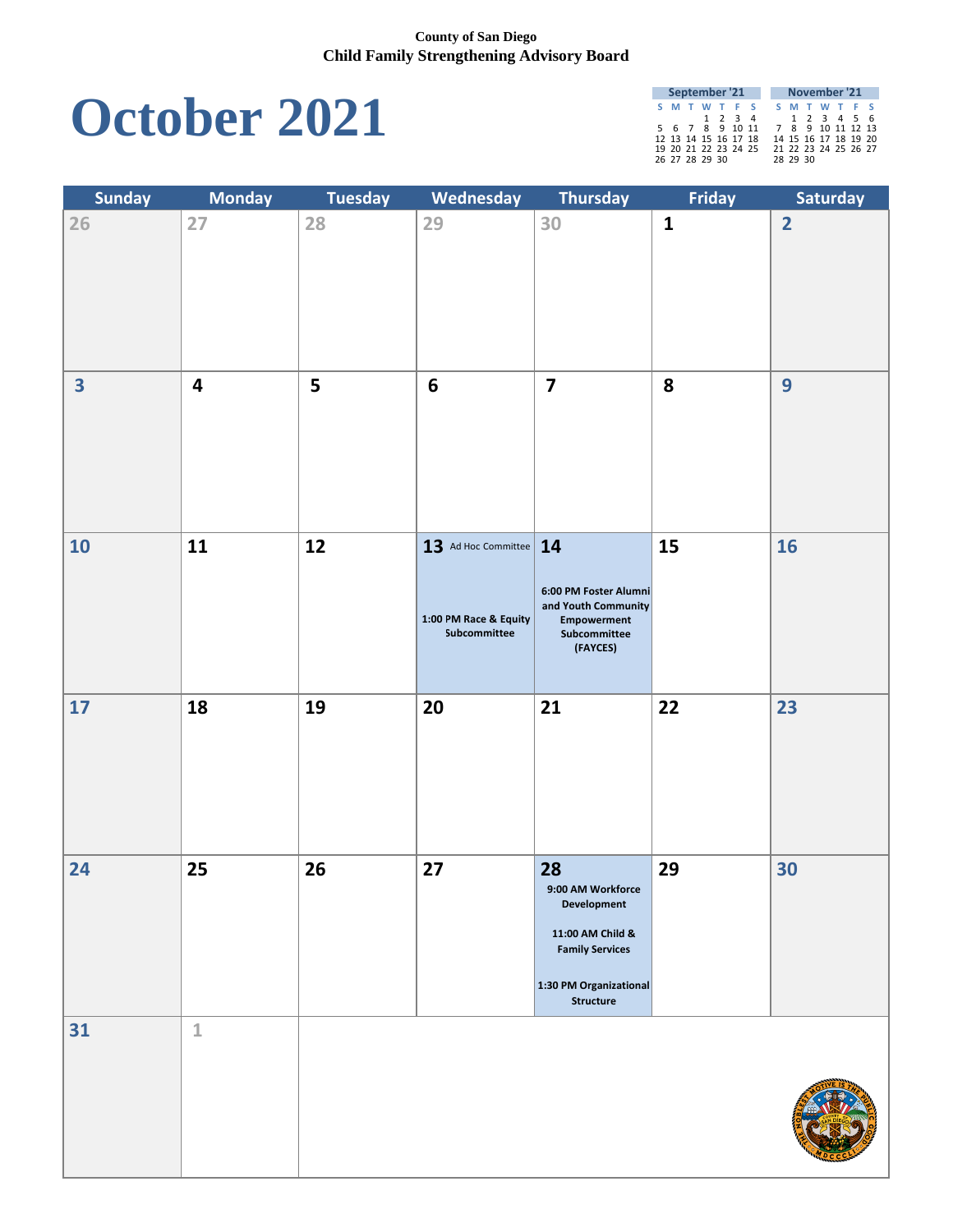### **November 2021**

|    |  | October '21          |     |  |  | December '21         |  |
|----|--|----------------------|-----|--|--|----------------------|--|
|    |  | S M T W T F S        |     |  |  | S M T W T F S        |  |
|    |  |                      | 1 2 |  |  | 1 2 3 4              |  |
|    |  | 3 4 5 6 7 8 9        |     |  |  | 5 6 7 8 9 10 11      |  |
|    |  | 10 11 12 13 14 15 16 |     |  |  | 12 13 14 15 16 17 18 |  |
|    |  | 17 18 19 20 21 22 23 |     |  |  | 19 20 21 22 23 24 25 |  |
|    |  | 24 25 26 27 28 29 30 |     |  |  | 26 27 28 29 30 31    |  |
| 31 |  |                      |     |  |  |                      |  |

| <b>Sunday</b>           | <b>Monday</b> | <b>Tuesday</b>          | Wednesday               | <b>Thursday</b>                                 | Friday                                                                                | Saturday        |
|-------------------------|---------------|-------------------------|-------------------------|-------------------------------------------------|---------------------------------------------------------------------------------------|-----------------|
| 31                      | $\mathbf{1}$  | $\overline{\mathbf{2}}$ | $\overline{\mathbf{3}}$ | $\overline{\mathbf{4}}$                         | 5                                                                                     | $6\phantom{1}6$ |
| $\overline{\mathbf{z}}$ | 8             | 9                       | 10                      | 11<br>Veterans Day<br>County Holiday            | 12<br>9:00 AM Child & Family<br><b>Strengthening Advisory</b><br><b>Board Meeting</b> | 13              |
| 14                      | 15            | 16                      | 17                      | 18                                              | 19                                                                                    | 20              |
| $\overline{21}$         | <b>22</b>     | <b>23</b>               | 24                      | <b>25</b><br>Thanksgiving Day<br>County Holiday | 26<br>County Holiday                                                                  | 27              |
| 28                      | 29            | 30                      | $\mathbf{1}$            | $\overline{2}$                                  | 3                                                                                     | $\overline{4}$  |
| 5                       | 6             |                         |                         |                                                 |                                                                                       |                 |